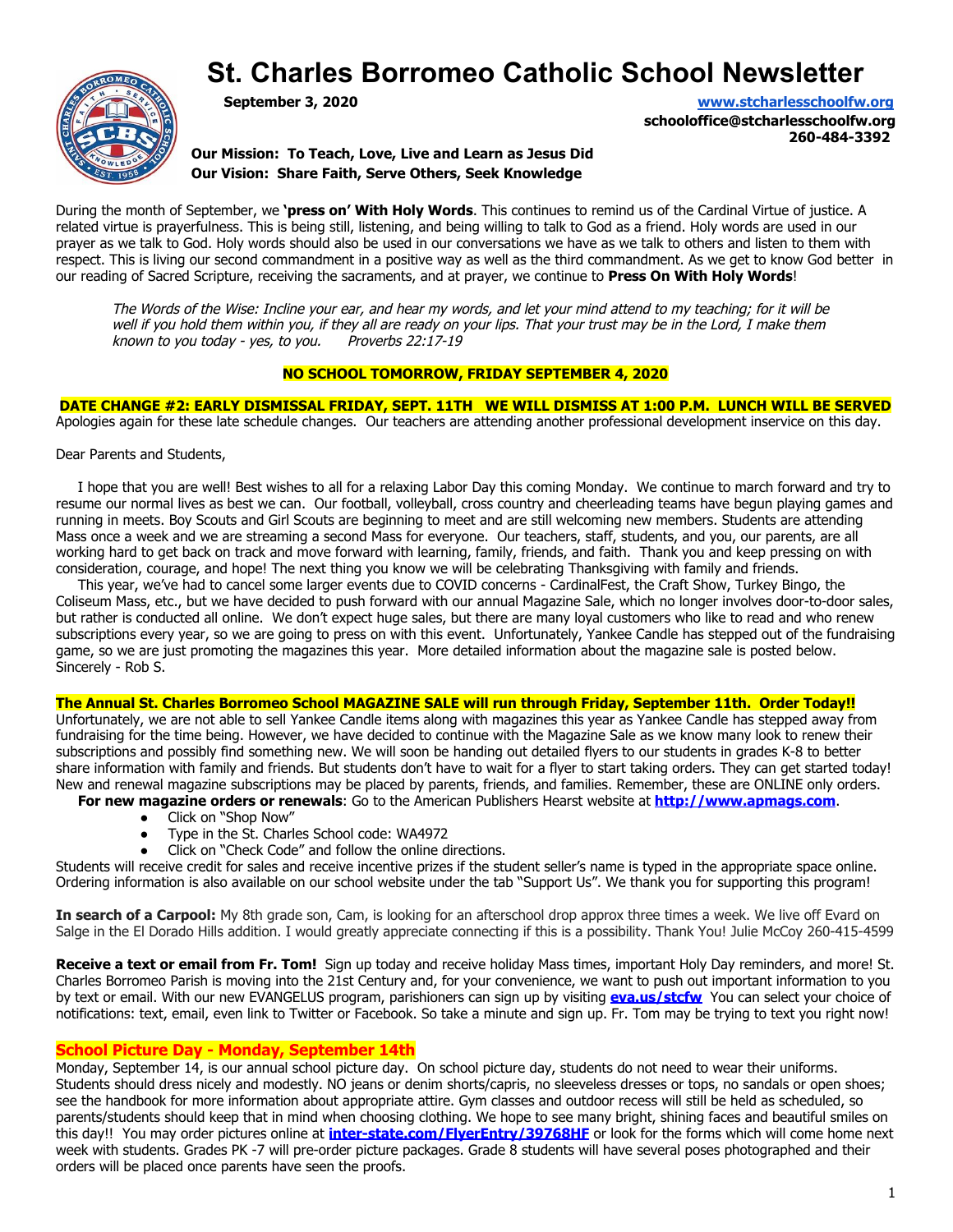# **Help Needed**

Our Cafeteria Needs You! In order to serve lunch to each child, we need 4 people per DAY to volunteer in the St Charles Cafeteria. Serving lunch is easy, social, fun and doesn't take much time at all -- Plus a free nutritionally-balanced lunch for yourself. The volunteering shift is only from 10:30 AM to Noon. You can volunteer as much or as little as you would like, and every little bit helps. The schedule is flexible, and you can choose if you volunteer weekly, monthly, or occasionally via Sign Up Genius. We are also in need of substitute volunteers that can fill in on short notice via text message. If you're interested, PLEASE contact Stephanie Keefer at stephanie.m.keefer@gmail.com. Thank you!

## **Calendar Update**

| September 4  | Virtual Plant Show entries due (see info later in this newsletter) |  |  |  |
|--------------|--------------------------------------------------------------------|--|--|--|
| September 4  | No School - Teachers attend diocesan meeting                       |  |  |  |
| September 7  | No School - Labor Day Holiday                                      |  |  |  |
| September 11 | Interim Period ends                                                |  |  |  |
|              | Early Dismissal at 1:00 pm for Staff Development                   |  |  |  |
| September 14 | School Picture Day                                                 |  |  |  |
| September 15 | School Board meeting, 7:00 pm, room C                              |  |  |  |
| September 18 | Interim Reports go home                                            |  |  |  |
|              |                                                                    |  |  |  |

### **Join Girl Scouts**

For girls interested in joining girl scouts at St. Charles this year, please contact Sydney Wilder at [srwilder2@gmail.com](mailto:srwilder2@gmail.com) or 260-413-9585 to sign up. Meetings will be held Mondays in the parish office basement after school until 4:30. Due to social distancing and group gathering rules, the schedule will be as follows: Juniors (4th grade) the first Monday of the month, Brownies (2nd and 3rd grade) the 2nd Monday of the month. Daisies (K and 1st grade) the 3rd Monday of the month. The entire troop (all levels) the 4th Monday of the month. Detailed calendar will be sent to all interested. Meetings begin in September. Hope to see her there!

# **Beginning Band: 5th Grade-8th Grade**

Due to the school closure last March, we had a very limited time with the beginning band students. Because of the limited time, we will be starting band again with students in grades 5-8. We are extending this opportunity to all students in grades 5-8 who want to learn a band instrument, both those who started band in 4th grade and students who have never played an instrument. All students are invited and encouraged to join. Band is a great way for students to express themselves during the school day and be a part of a team working together to create music. We will be having band three days a week. Our tentative schedule is Tuesdays 11:45-12:15; Thursdays 11:55-12:20; and Fridays 11:10-11:40. If your child is interested in joining the band, we will be having an informational meeting and instrument try-out on **Wednesday, September 9** from **4:30-5:30 (time changed from last newsletter)**. Students do not need to have an instrument, we will have rental options for you. To sign up or get more information about band, please contact Ms. Bassett at [angelabassett@stcharlesschoolfw.org.](mailto:angelabassett@stcharlesschoolfw.org)

### **Box Tops**

For over 20 years, Box tops has made it easy for families to earn cash for schools and help teachers get supplies they need. Here at St.Charles the Box Top program supports our Fine Arts Department from which all students benefit. Box Tops are now digital! If you have not done so please get the Box Top app so you can scan receipts and earn money for the school. Right now there are several bonus box tops available. You can earn an extra 5 box tops for using Walmart pick up and an extra 25 for buying 4 participating General Mills, Lysol, or Nestle Pure Life Water Box Tops products. At Kroger, you can earn 50 Bonus Box Tops when you buy 5 General Mills products. If you shop at **[boxed.com](http://boxed.com/)** you can earn up to 200 bonus box tops! But hurry because these expire soon. There's more offers on the app so be sure to check it out. You have 2 weeks to scan your receipts. Walmart pick up receipts can be forwarded to receipts@boxtops4education.com.

### **Virtual Plant Show**

Covid-19 has affected many things this year, and the plant show is no exception. Due to the pandemic, the school plant show and the City Blue Ribbon Plant show have been canceled. But we all know you spent your extra free time growing some gorgeous plants, so we're going virtual! Simply send 3-5 photos of your plant, being sure to include top view as well as at least the front and back. Submit your entries to Sydney Wilder via text 260-413-9585 or email srwilder2@gmail.com. Be sure to include student's name, grade, and plant info including how many years they have had it. Just like the usual plant show, this is intended for plants received from the school during previous years or plants grown from seeds purchased through the school plant show association. However, if your child has a replacement or a different plant due to the untimely demise of a school plant, they are welcome to submit that into the category of "my favorite ". Please submit all entries no later than Friday September 4th.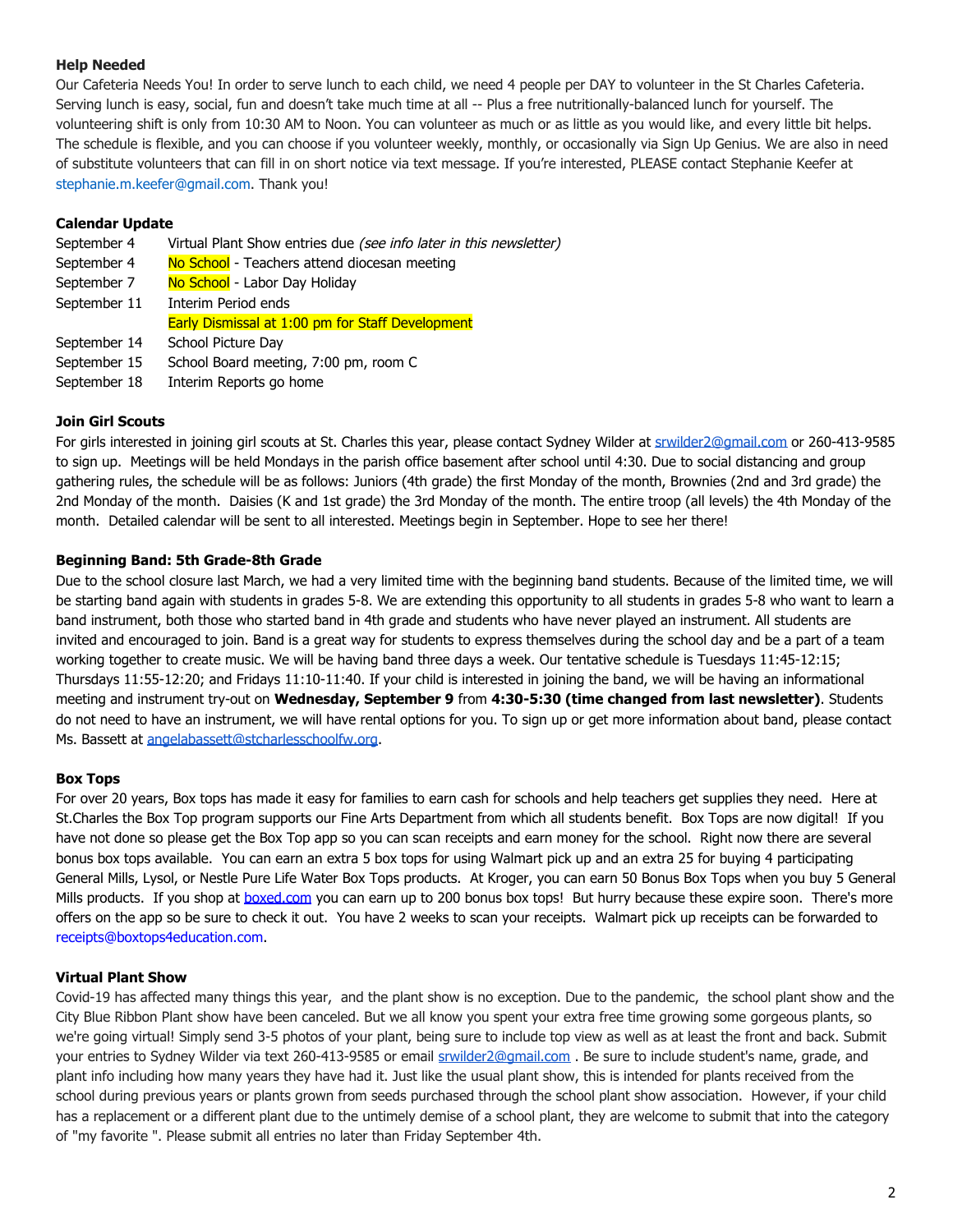#### **Girls on the Run - 2020 Fall Season**

The 2020 Fall Season of Girls on the Run will take place at multiple locations throughout the area (Sweeney, Shoaff, McMillan, JRL YMCA, and New Haven Community Center). There are after school sessions on Tuesdays and Thursdays, as well as Sunday sessions 2-4pm, with the season kicking off on September 8. For more information and to register, go to [www.gotr-nei.org.](http://www.gotr-nei.org/)

#### **Friends of the Poor Walk/Run- Sunday, September 27, 2020- Parkview Field**

What: 3-mile Walk Benefitting the St. Vincent de Paul Society

When: Sunday, September 27, 2020 1pm check-in, 2pm start

Where: Parkview Field 1301 Ewing Street, Fort Wayne

Online Registration: [https://www.fopwalk.org/event/2493.](https://www.fopwalk.org/event/2493) T-Shirts and prizes available for those who pre-register!

No Entry Fee. Walk to raise awareness of those living in poverty in Northeast Indiana. Ask friends and family to sponsor you!

#### **SCRIP NEWS**

 There are **NO SCRIP SALES THIS WEEKEND**. We hope everyone enjoys a blessed Labor Day this year. Special thanks to health care workers, especially those working directly with COVID patients; to teachers who have had to reinvent their teaching style; essential workers who still had to face the public during the pandemic shut-down; and those who have been furloughed or face uncertainty about the future of their job. If we have learned anything during this past year, it is that every job needs to be appreciated.

 In the **SCRIP** office we are grateful for our faithful patrons who have continued to place orders, even when there were no public Masses. We appreciate everyone's patience and understanding as we try to be good stewards of the program.

 Check out the great video, put together by Great Lakes SCRIP on YouTube. It is a wonderful explanation of how **SCRIP** works: **["Fundraising for Our Organization with Scrip"](https://www.youtube.com/watch?v=IrL93iYWlhA)**

 **Tuesday Orders** – With no school on Monday because of the holiday, feel free to send an order in with your student on Tuesday. Orders will be filled and returned to the classrooms like we do on Monday.

SCRIP is an easy way to help the parish and earn money back on your everyday purchases!

| $\overline{7}$<br>NO SCHOOL                                                                               | 8<br>Corn Dog<br>Fries<br><b>Baked Beans</b><br>Peaches<br>Watermelon<br>Milk                       | 9<br>Chicken Caesar Salad<br>Soft Pretzel w/Cheese<br><b>Broccoli</b><br>Pears<br>Milk       | 10<br>Peanut Butter & Jelly<br>Sandwich<br>Sun Chips<br>Veggies w/Dip<br><b>Cheese Stick</b><br>Raisins<br>Milk | 11<br>Bread Sticks w/Cheese<br><b>Broccoli</b><br>Go-Gurt<br>Grapes<br>Milk      |
|-----------------------------------------------------------------------------------------------------------|-----------------------------------------------------------------------------------------------------|----------------------------------------------------------------------------------------------|-----------------------------------------------------------------------------------------------------------------|----------------------------------------------------------------------------------|
| 14<br>Chicken Patty<br>Raspberry Spinach Salad<br><b>Tater Tots</b><br>Scooby Snack<br>Pineapple<br>Milk  | 15<br>Cheese Omelette<br>w/Salsa<br>Hash Browns<br>Pancake w/Syrup<br>Dragon Juice<br>Banana & Milk | 16<br>Soft Taco<br>w/Lettuce, Cheese<br><b>Refried Beans</b><br>Corn<br>Watermelon<br>Milk   | 17<br>Cheeseburger<br>w/Lettuce, Tomato, Pickle<br><b>Sweet Potato Fries</b><br>Applesauce<br>Milk              | 18<br>Cheese Pizza<br>Veggies w/dip<br>Pretzels<br>Go-Gurt<br>Peaches<br>Milk    |
| 21<br>Hot Dog<br><b>Tater Tots</b><br>Green Beans<br><b>Mixed Fruit</b><br>Milk                           | 22<br>Scoops w/Taco Meat<br>Cheese, Lettuce<br><b>Black Beans</b><br>Corn<br>Grapes<br>Milk         | 23<br><b>Chicken Nuggets</b><br>Fries<br><b>Broccoli</b><br>Pears<br>Milk                    | 24<br>Pasta w/Meat Sauce<br>Salad w/Ranch<br>Garlic Cheese Bread<br>Applesauce<br>Milk                          | 25<br>Bosco Stick w/Marinara<br>Veggies w/dip<br>Go-Gurt<br>Apricots<br>Milk     |
| 28<br><b>Pulled Pork Sandwich</b><br><b>Baked Beans</b><br>Fries<br>Choc Chip Cookie<br>Pineapple<br>Milk | 29<br>French Toast w/Syrup<br>Sausage<br>Hash Browns<br>Dragon Juice<br>Oranges<br>Milk             | 30<br>Chicken Caesar Salad<br>Soft Pretzel w/Cheese<br><b>Broccoli</b><br>Watermelon<br>Milk | October 1<br>Ham & Turkey Sub<br>Salad w/Ranch<br>& Grape Tomatoes<br>Sun Chips<br><b>Banana</b><br>Milk        | October 2<br>Bread Sticks w/Cheese<br>Carrots & Dip<br>Go-Gurt<br>Grapes<br>Milk |

### **September 2020 Cafeteria Lunch Menu**

**Lunch Prices 2020-2021**

Lunch/Milk \$2.90 Milk Only \$0.45 Extra Entrée \$1.50